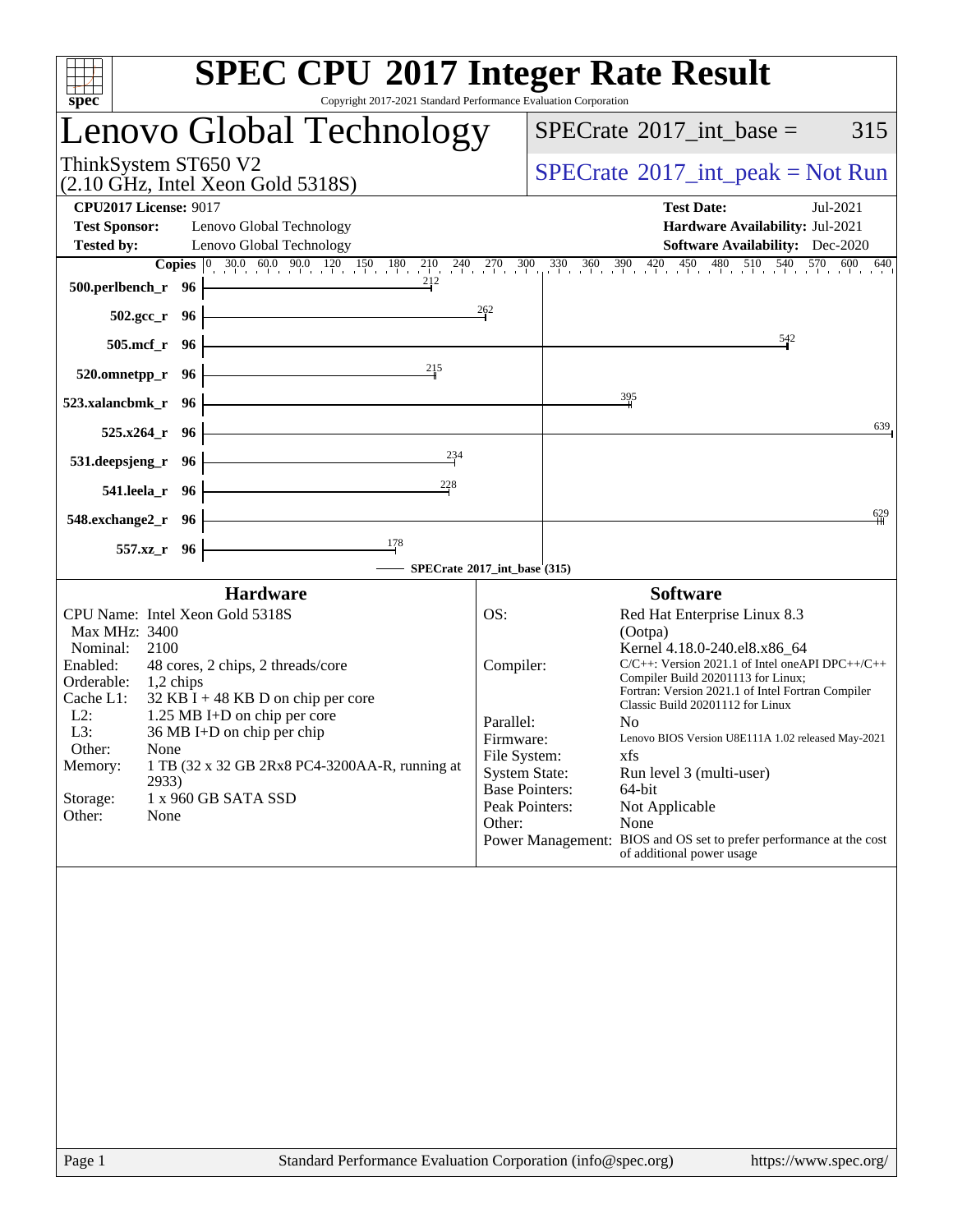

#### **[SPEC CPU](http://www.spec.org/auto/cpu2017/Docs/result-fields.html#SPECCPU2017IntegerRateResult)[2017 Integer Rate Result](http://www.spec.org/auto/cpu2017/Docs/result-fields.html#SPECCPU2017IntegerRateResult)** Copyright 2017-2021 Standard Performance Evaluation Corporation

## Lenovo Global Technology

[SPECrate](http://www.spec.org/auto/cpu2017/Docs/result-fields.html#SPECrate2017intbase)<sup>®</sup>2017 int base =  $315$ 

(2.10 GHz, Intel Xeon Gold 5318S)

ThinkSystem ST650 V2<br>  $\begin{array}{c} \text{SPECTR} \text{Data Total Year} \\ \text{SPECTR} \text{Data Total Search} \end{array}$ 

**[Test Sponsor:](http://www.spec.org/auto/cpu2017/Docs/result-fields.html#TestSponsor)** Lenovo Global Technology **[Hardware Availability:](http://www.spec.org/auto/cpu2017/Docs/result-fields.html#HardwareAvailability)** Jul-2021

**[CPU2017 License:](http://www.spec.org/auto/cpu2017/Docs/result-fields.html#CPU2017License)** 9017 **[Test Date:](http://www.spec.org/auto/cpu2017/Docs/result-fields.html#TestDate)** Jul-2021 **[Tested by:](http://www.spec.org/auto/cpu2017/Docs/result-fields.html#Testedby)** Lenovo Global Technology **[Software Availability:](http://www.spec.org/auto/cpu2017/Docs/result-fields.html#SoftwareAvailability)** Dec-2020

#### **[Results Table](http://www.spec.org/auto/cpu2017/Docs/result-fields.html#ResultsTable)**

| <b>Base</b>                         |               |                |                | <b>Peak</b>    |       |                |       |               |                |              |                |              |                |              |
|-------------------------------------|---------------|----------------|----------------|----------------|-------|----------------|-------|---------------|----------------|--------------|----------------|--------------|----------------|--------------|
| <b>Benchmark</b>                    | <b>Copies</b> | <b>Seconds</b> | Ratio          | <b>Seconds</b> | Ratio | <b>Seconds</b> | Ratio | <b>Copies</b> | <b>Seconds</b> | <b>Ratio</b> | <b>Seconds</b> | <b>Ratio</b> | <b>Seconds</b> | <b>Ratio</b> |
| 500.perlbench_r                     | 96            | 722            | 212            | 722            | 212   | 723            | 211   |               |                |              |                |              |                |              |
| $502.\text{gcc}$ _r                 | 96            | 518            | 262            | 519            | 262   | 519            | 262   |               |                |              |                |              |                |              |
| $505$ .mcf r                        | 96            | 286            | 543            | 286            | 542   | 287            | 541   |               |                |              |                |              |                |              |
| 520.omnetpp_r                       | 96            | 587            | 214            | 587            | 215   | 584            | 216   |               |                |              |                |              |                |              |
| 523.xalancbmk r                     | 96            | 257            | 395            | 255            | 397   | 257            | 395   |               |                |              |                |              |                |              |
| 525.x264 r                          | 96            | 263            | 639            | 263            | 640   | 263            | 639   |               |                |              |                |              |                |              |
| 531.deepsjeng_r                     | 96            | 471            | 234            | 471            | 234   | 471            | 234   |               |                |              |                |              |                |              |
| 541.leela r                         | 96            | 698            | 228            | 697            | 228   | 698            | 228   |               |                |              |                |              |                |              |
| 548.exchange2_r                     | 96            | 402            | 626            | 400            | 629   | 398            | 631   |               |                |              |                |              |                |              |
| 557.xz r                            | 96            | 581            | 178            | 581            | 179   | 582            | 178   |               |                |              |                |              |                |              |
| $SPECrate^{\circ}2017\_int\_base =$ |               |                | 315            |                |       |                |       |               |                |              |                |              |                |              |
| $SPECrate^{\circ}2017$ int peak =   |               |                | <b>Not Run</b> |                |       |                |       |               |                |              |                |              |                |              |

Results appear in the [order in which they were run](http://www.spec.org/auto/cpu2017/Docs/result-fields.html#RunOrder). Bold underlined text [indicates a median measurement](http://www.spec.org/auto/cpu2017/Docs/result-fields.html#Median).

#### **[Submit Notes](http://www.spec.org/auto/cpu2017/Docs/result-fields.html#SubmitNotes)**

 The numactl mechanism was used to bind copies to processors. The config file option 'submit' was used to generate numactl commands to bind each copy to a specific processor. For details, please see the config file.

### **[Operating System Notes](http://www.spec.org/auto/cpu2017/Docs/result-fields.html#OperatingSystemNotes)**

Stack size set to unlimited using "ulimit -s unlimited"

#### **[Environment Variables Notes](http://www.spec.org/auto/cpu2017/Docs/result-fields.html#EnvironmentVariablesNotes)**

Environment variables set by runcpu before the start of the run: LD\_LIBRARY\_PATH =

 "/home/cpu2017-1.1.8-ic2021.1-revB/lib/intel64:/home/cpu2017-1.1.8-ic202 1.1-revB/lib/ia32:/home/cpu2017-1.1.8-ic2021.1-revB/je5.0.1-32" MALLOC\_CONF = "retain:true"

#### **[General Notes](http://www.spec.org/auto/cpu2017/Docs/result-fields.html#GeneralNotes)**

 Binaries compiled on a system with 1x Intel Core i9-7980XE CPU + 64GB RAM memory using Red Hat Enterprise Linux 8.1 Transparent Huge Pages enabled by default Prior to runcpu invocation Filesystem page cache synced and cleared with: sync; echo 3> /proc/sys/vm/drop\_caches

**(Continued on next page)**

| Page 2 | Standard Performance Evaluation Corporation (info@spec.org) | https://www.spec.org/ |
|--------|-------------------------------------------------------------|-----------------------|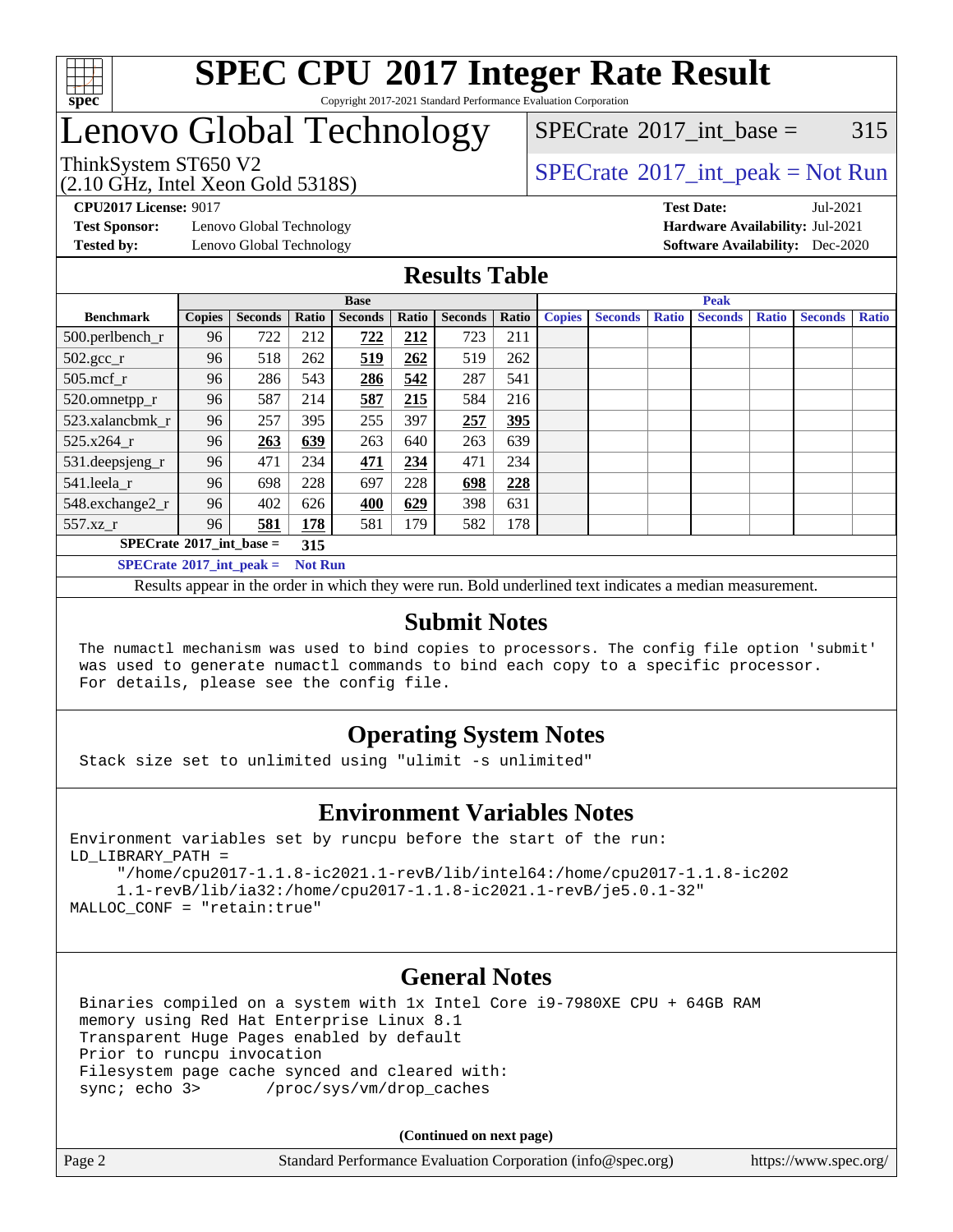

Copyright 2017-2021 Standard Performance Evaluation Corporation

Lenovo Global Technology

[SPECrate](http://www.spec.org/auto/cpu2017/Docs/result-fields.html#SPECrate2017intbase)<sup>®</sup>2017 int base =  $315$ 

(2.10 GHz, Intel Xeon Gold 5318S)

ThinkSystem ST650 V2<br>  $\begin{array}{c} \text{SPECTB} \\ \text{SPECTB} \\ \text{SOLUTION} \end{array}$  [SPECrate](http://www.spec.org/auto/cpu2017/Docs/result-fields.html#SPECrate2017intpeak)®[2017\\_int\\_peak = N](http://www.spec.org/auto/cpu2017/Docs/result-fields.html#SPECrate2017intpeak)ot Run

**[Test Sponsor:](http://www.spec.org/auto/cpu2017/Docs/result-fields.html#TestSponsor)** Lenovo Global Technology **[Hardware Availability:](http://www.spec.org/auto/cpu2017/Docs/result-fields.html#HardwareAvailability)** Jul-2021 **[Tested by:](http://www.spec.org/auto/cpu2017/Docs/result-fields.html#Testedby)** Lenovo Global Technology **[Software Availability:](http://www.spec.org/auto/cpu2017/Docs/result-fields.html#SoftwareAvailability)** Dec-2020

**[CPU2017 License:](http://www.spec.org/auto/cpu2017/Docs/result-fields.html#CPU2017License)** 9017 **[Test Date:](http://www.spec.org/auto/cpu2017/Docs/result-fields.html#TestDate)** Jul-2021

#### **[General Notes \(Continued\)](http://www.spec.org/auto/cpu2017/Docs/result-fields.html#GeneralNotes)**

 runcpu command invoked through numactl i.e.: numactl --interleave=all runcpu <etc> NA: The test sponsor attests, as of date of publication, that CVE-2017-5754 (Meltdown) is mitigated in the system as tested and documented. Yes: The test sponsor attests, as of date of publication, that CVE-2017-5753 (Spectre variant 1) is mitigated in the system as tested and documented. Yes: The test sponsor attests, as of date of publication, that CVE-2017-5715 (Spectre variant 2) is mitigated in the system as tested and documented. **[Platform Notes](http://www.spec.org/auto/cpu2017/Docs/result-fields.html#PlatformNotes)** BIOS configuration: Choose Operating Mode set to Maximum Performance and then set it to Custom Mode DCU Streamer Prefetcher set to Disabled SNC set to Enabled UPI Link Disable set to Disabled 1 Link Sysinfo program /home/cpu2017-1.1.8-ic2021.1-revB/bin/sysinfo Rev: r6622 of 2021-04-07 982a61ec0915b55891ef0e16acafc64d running on localhost.localdomain Wed Jul 7 21:25:06 2021 SUT (System Under Test) info as seen by some common utilities. For more information on this section, see <https://www.spec.org/cpu2017/Docs/config.html#sysinfo> From /proc/cpuinfo model name : Intel(R) Xeon(R) Gold 5318S CPU @ 2.10GHz 2 "physical id"s (chips) 96 "processors" cores, siblings (Caution: counting these is hw and system dependent. The following

 excerpts from /proc/cpuinfo might not be reliable. Use with caution.) cpu cores : 24 siblings : 48 physical 0: cores 0 1 2 3 4 5 6 7 8 9 10 11 12 13 14 15 16 17 18 19 20 21 22 23 physical 1: cores 0 1 2 3 4 5 6 7 8 9 10 11 12 13 14 15 16 17 18 19 20 21 22 23

 From lscpu from util-linux 2.32.1: Architecture: x86\_64 CPU op-mode(s): 32-bit, 64-bit Little Endian CPU(s): 96 On-line CPU(s) list: 0-95 Thread(s) per core: 2 Core(s) per socket: 24 Socket(s): 2 NUMA node(s): 4

**(Continued on next page)**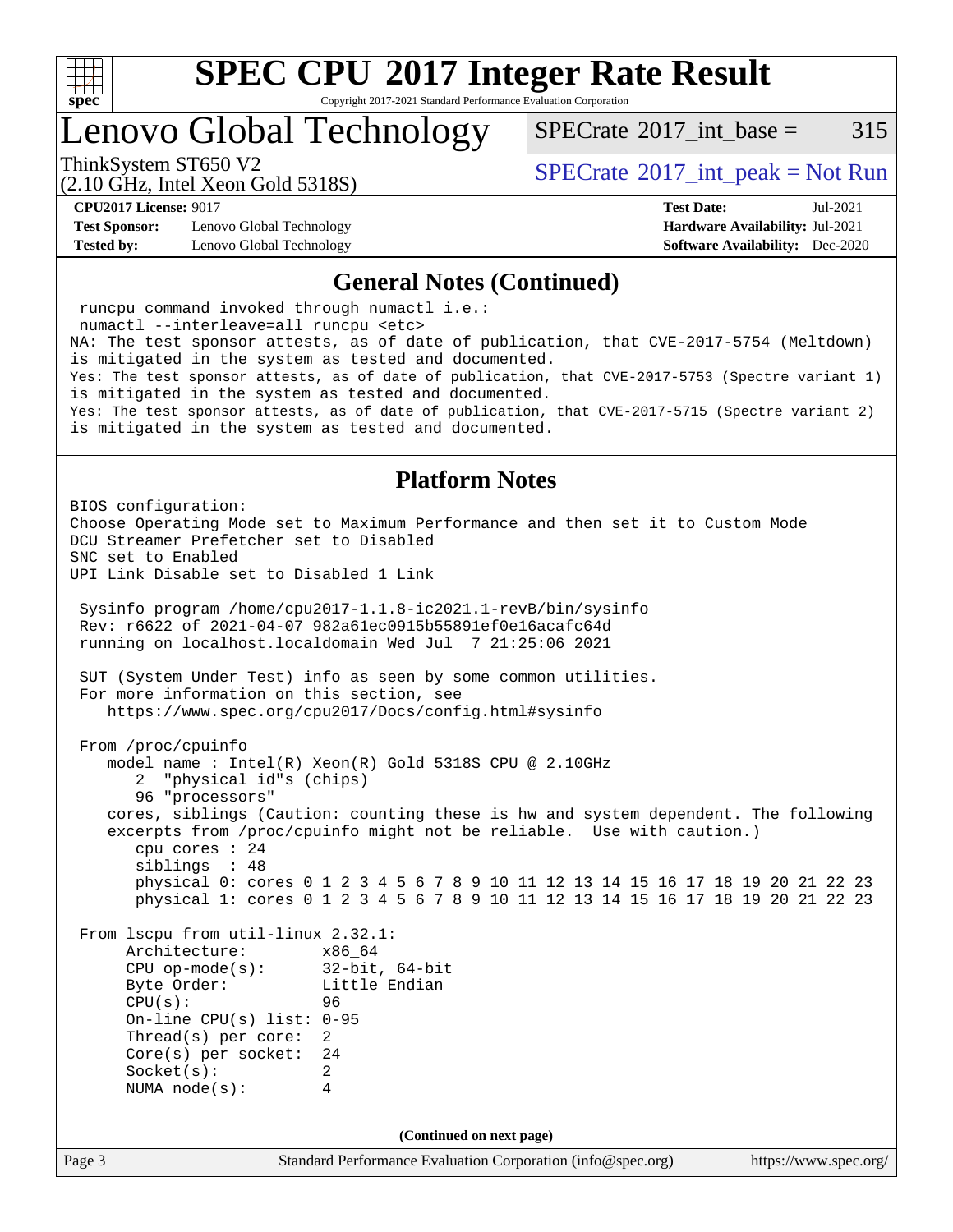

Copyright 2017-2021 Standard Performance Evaluation Corporation

Lenovo Global Technology

 $SPECTate@2017_int\_base = 315$ 

(2.10 GHz, Intel Xeon Gold 5318S)

ThinkSystem ST650 V2<br>  $(2.10 \text{ GHz. Intel Yoon Gold } 53188)$  [SPECrate](http://www.spec.org/auto/cpu2017/Docs/result-fields.html#SPECrate2017intpeak)®[2017\\_int\\_peak = N](http://www.spec.org/auto/cpu2017/Docs/result-fields.html#SPECrate2017intpeak)ot Run

**[CPU2017 License:](http://www.spec.org/auto/cpu2017/Docs/result-fields.html#CPU2017License)** 9017 **[Test Date:](http://www.spec.org/auto/cpu2017/Docs/result-fields.html#TestDate)** Jul-2021

**[Test Sponsor:](http://www.spec.org/auto/cpu2017/Docs/result-fields.html#TestSponsor)** Lenovo Global Technology **[Hardware Availability:](http://www.spec.org/auto/cpu2017/Docs/result-fields.html#HardwareAvailability)** Jul-2021 **[Tested by:](http://www.spec.org/auto/cpu2017/Docs/result-fields.html#Testedby)** Lenovo Global Technology **[Software Availability:](http://www.spec.org/auto/cpu2017/Docs/result-fields.html#SoftwareAvailability)** Dec-2020

#### **[Platform Notes \(Continued\)](http://www.spec.org/auto/cpu2017/Docs/result-fields.html#PlatformNotes)**

| Vendor ID:                     | GenuineIntel                                                                         |
|--------------------------------|--------------------------------------------------------------------------------------|
| CPU family:                    | 6                                                                                    |
| Model:                         | 106                                                                                  |
| Model name:                    | $Intel(R) Xeon(R) Gold 5318S CPU @ 2.10GHz$                                          |
| Stepping:                      | 6                                                                                    |
| CPU MHz:                       | 2600.000                                                                             |
| BogoMIPS:                      | 4200.00                                                                              |
| Virtualization:                | $VT - x$                                                                             |
| L1d cache:                     | 48K                                                                                  |
| Lli cache:                     | 32K                                                                                  |
| $L2$ cache:                    | 1280K                                                                                |
| $L3$ cache:                    | 36864K                                                                               |
| NUMA $node0$ $CPU(s):$         | $0 - 11, 48 - 59$                                                                    |
| NUMA node1 CPU(s): 12-23,60-71 |                                                                                      |
| NUMA node2 CPU(s): 24-35,72-83 |                                                                                      |
|                                |                                                                                      |
| NUMA node3 CPU(s): 36-47,84-95 |                                                                                      |
| Flaqs:                         | fpu vme de pse tsc msr pae mce cx8 apic sep mtrr pge mca cmov                        |
|                                | pat pse36 clflush dts acpi mmx fxsr sse sse2 ss ht tm pbe syscall nx pdpelgb rdtscp  |
|                                | lm constant_tsc art arch_perfmon pebs bts rep_good nopl xtopology nonstop_tsc cpuid  |
|                                | aperfmperf pni pclmulqdq dtes64 ds_cpl vmx smx est tm2 ssse3 sdbg fma cx16 xtpr pdcm |
|                                | pcid dca sse4_1 sse4_2 x2apic movbe popcnt tsc_deadline_timer aes xsave avx f16c     |
|                                | rdrand lahf_lm abm 3dnowprefetch cpuid_fault epb cat_13 invpcid_single intel_ppin    |
|                                | ssbd mba ibrs ibpb stibp ibrs_enhanced tpr_shadow vnmi flexpriority ept vpid ept_ad  |
|                                | fsgsbase tsc_adjust bmil hle avx2 smep bmi2 erms invpcid cqm rdt_a avx512f avx512dq  |
|                                | rdseed adx smap avx512ifma clflushopt clwb intel_pt avx512cd sha_ni avx512bw         |
|                                | avx512vl xsaveopt xsavec xgetbvl xsaves cqm_llc cqm_occup_llc cqm_mbm_total          |
|                                | cqm_mbm_local split_lock_detect wbnoinvd dtherm ida arat pln pts avx512vbmi umip pku |
|                                | ospke avx512_vbmi2 gfni vaes vpclmulqdq avx512_vnni avx512_bitalg tme                |
|                                | avx512_vpopcntdq la57 rdpid md_clear pconfig flush_11d arch_capabilities             |
|                                |                                                                                      |
| /proc/cpuinfo cache data       |                                                                                      |
| cache size : 36864 KB          |                                                                                      |
|                                |                                                                                      |
|                                |                                                                                      |
| From numactl --hardware        |                                                                                      |
|                                | WARNING: a numactl 'node' might or might not correspond to a physical chip.          |
| $available: 4 nodes (0-3)$     |                                                                                      |
|                                | node 0 cpus: 0 1 2 3 4 5 6 7 8 9 10 11 48 49 50 51 52 53 54 55 56 57 58 59           |
| node 0 size: 252335 MB         |                                                                                      |
| node 0 free: 257146 MB         |                                                                                      |
|                                | node 1 cpus: 12 13 14 15 16 17 18 19 20 21 22 23 60 61 62 63 64 65 66 67 68 69 70 71 |
| node 1 size: 252744 MB         |                                                                                      |
| node 1 free: 257756 MB         |                                                                                      |
|                                | node 2 cpus: 24 25 26 27 28 29 30 31 32 33 34 35 72 73 74 75 76 77 78 79 80 81 82 83 |
| node 2 size: 252280 MB         |                                                                                      |
| node 2 free: 257584 MB         |                                                                                      |
|                                | node 3 cpus: 36 37 38 39 40 41 42 43 44 45 46 47 84 85 86 87 88 89 90 91 92 93 94 95 |
| node 3 size: 252205 MB         |                                                                                      |
|                                |                                                                                      |
|                                |                                                                                      |
|                                | (Continued on next page)                                                             |

Page 4 Standard Performance Evaluation Corporation [\(info@spec.org\)](mailto:info@spec.org) <https://www.spec.org/>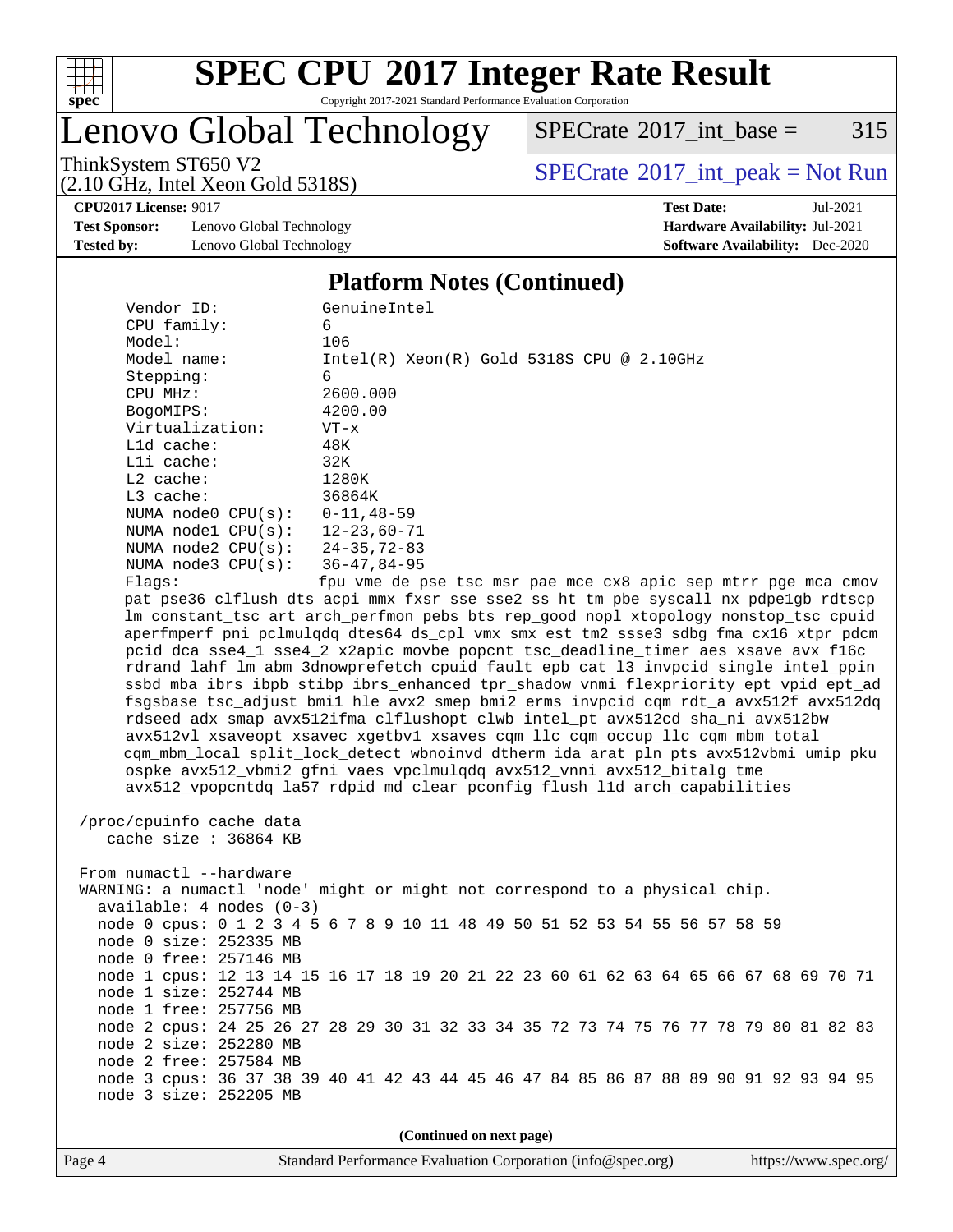

Copyright 2017-2021 Standard Performance Evaluation Corporation

### Lenovo Global Technology

 $SPECTate@2017\_int\_base = 315$ 

(2.10 GHz, Intel Xeon Gold 5318S)

ThinkSystem ST650 V2<br>  $\begin{array}{c} \text{SPECTR} \\ \text{SPECTR} \\ \text{SPECTR} \end{array}$  [SPECrate](http://www.spec.org/auto/cpu2017/Docs/result-fields.html#SPECrate2017intpeak)®[2017\\_int\\_peak = N](http://www.spec.org/auto/cpu2017/Docs/result-fields.html#SPECrate2017intpeak)ot Run

**[Test Sponsor:](http://www.spec.org/auto/cpu2017/Docs/result-fields.html#TestSponsor)** Lenovo Global Technology **[Hardware Availability:](http://www.spec.org/auto/cpu2017/Docs/result-fields.html#HardwareAvailability)** Jul-2021 **[Tested by:](http://www.spec.org/auto/cpu2017/Docs/result-fields.html#Testedby)** Lenovo Global Technology **[Software Availability:](http://www.spec.org/auto/cpu2017/Docs/result-fields.html#SoftwareAvailability)** Dec-2020

**[CPU2017 License:](http://www.spec.org/auto/cpu2017/Docs/result-fields.html#CPU2017License)** 9017 **[Test Date:](http://www.spec.org/auto/cpu2017/Docs/result-fields.html#TestDate)** Jul-2021

#### **[Platform Notes \(Continued\)](http://www.spec.org/auto/cpu2017/Docs/result-fields.html#PlatformNotes)** node 3 free: 257733 MB node distances: node 0 1 2 3 0: 10 11 20 20 1: 11 10 20 20 2: 20 20 10 11 3: 20 20 11 10 From /proc/meminfo MemTotal: 1056481140 kB HugePages\_Total: 0 Hugepagesize: 2048 kB /sbin/tuned-adm active Current active profile: balanced From /etc/\*release\* /etc/\*version\* os-release: NAME="Red Hat Enterprise Linux" VERSION="8.3 (Ootpa)" ID="rhel" ID\_LIKE="fedora" VERSION\_ID="8.3" PLATFORM\_ID="platform:el8" PRETTY\_NAME="Red Hat Enterprise Linux 8.3 (Ootpa)" ANSI\_COLOR="0;31" redhat-release: Red Hat Enterprise Linux release 8.3 (Ootpa) system-release: Red Hat Enterprise Linux release 8.3 (Ootpa) system-release-cpe: cpe:/o:redhat:enterprise\_linux:8.3:ga uname -a: Linux localhost.localdomain 4.18.0-240.el8.x86\_64 #1 SMP Wed Sep 23 05:13:10 EDT 2020 x86\_64 x86\_64 x86\_64 GNU/Linux Kernel self-reported vulnerability status: CVE-2018-12207 (iTLB Multihit): Not affected CVE-2018-3620 (L1 Terminal Fault): Not affected Microarchitectural Data Sampling: Not affected CVE-2017-5754 (Meltdown): Not affected CVE-2018-3639 (Speculative Store Bypass): Mitigation: Speculative Store Bypass disabled via prctl and seccompany and the contract of the contract of the contract of the second seconds of the contract of the contract of the contract of the contract of the contract of the contract of the contract of the contract of the contr CVE-2017-5753 (Spectre variant 1): Mitigation: usercopy/swapgs barriers and \_\_user pointer sanitization CVE-2017-5715 (Spectre variant 2): Mitigation: Enhanced IBRS, IBPB:

**(Continued on next page)**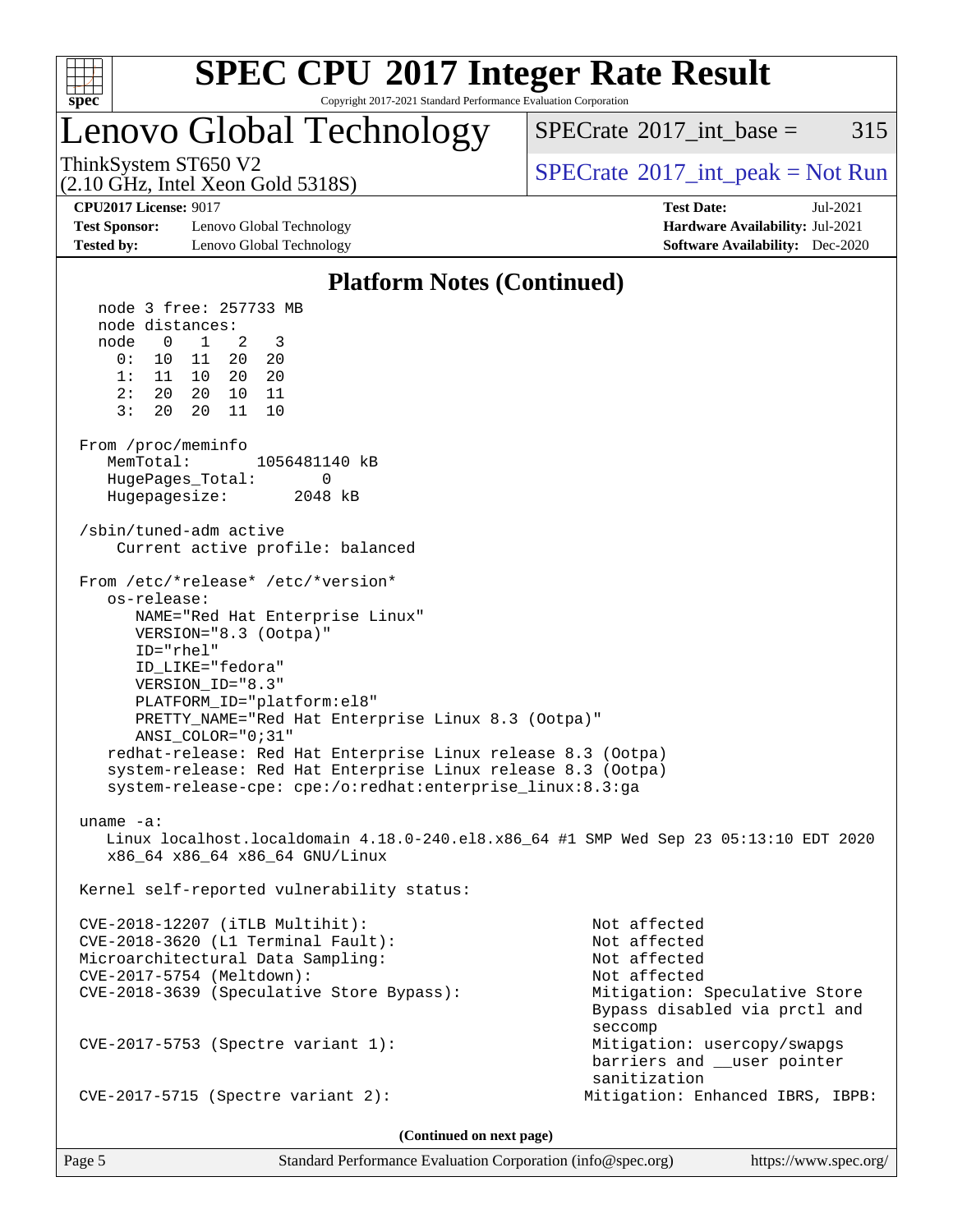

Copyright 2017-2021 Standard Performance Evaluation Corporation

# Lenovo Global Technology

 $SPECTate@2017_int\_base = 315$ 

(2.10 GHz, Intel Xeon Gold 5318S)

 $SPECTate<sup>®</sup>2017_int_p = ak = Not Run$ 

**[Test Sponsor:](http://www.spec.org/auto/cpu2017/Docs/result-fields.html#TestSponsor)** Lenovo Global Technology **[Hardware Availability:](http://www.spec.org/auto/cpu2017/Docs/result-fields.html#HardwareAvailability)** Jul-2021 **[Tested by:](http://www.spec.org/auto/cpu2017/Docs/result-fields.html#Testedby)** Lenovo Global Technology **[Software Availability:](http://www.spec.org/auto/cpu2017/Docs/result-fields.html#SoftwareAvailability)** Dec-2020

**[CPU2017 License:](http://www.spec.org/auto/cpu2017/Docs/result-fields.html#CPU2017License)** 9017 **[Test Date:](http://www.spec.org/auto/cpu2017/Docs/result-fields.html#TestDate)** Jul-2021

#### **[Platform Notes \(Continued\)](http://www.spec.org/auto/cpu2017/Docs/result-fields.html#PlatformNotes)**

| <b>Platform Notes (Continued)</b>                                                                                                                                                                                                                                                                                                                                                                                                   |
|-------------------------------------------------------------------------------------------------------------------------------------------------------------------------------------------------------------------------------------------------------------------------------------------------------------------------------------------------------------------------------------------------------------------------------------|
| conditional, RSB filling<br>CVE-2020-0543 (Special Register Buffer Data Sampling): Not affected<br>CVE-2019-11135 (TSX Asynchronous Abort):<br>Not affected                                                                                                                                                                                                                                                                         |
| run-level 3 Jul 7 21:22                                                                                                                                                                                                                                                                                                                                                                                                             |
| SPEC is set to: /home/cpu2017-1.1.8-ic2021.1-revB<br>Filesystem<br>Type Size Used Avail Use% Mounted on<br>$/\text{dev/sda4}$<br>xfs<br>818G 108G 710G 14% / home                                                                                                                                                                                                                                                                   |
| From /sys/devices/virtual/dmi/id<br>Vendor:<br>Lenovo<br>Product:<br>ThinkSystem ST650V2<br>Product Family: ThinkSystem<br>1234567890<br>Serial:                                                                                                                                                                                                                                                                                    |
| Additional information from dmidecode 3.2 follows. WARNING: Use caution when you<br>interpret this section. The 'dmidecode' program reads system data which is "intended to<br>allow hardware to be accurately determined", but the intent may not be met, as there are<br>frequent changes to hardware, firmware, and the "DMTF SMBIOS" standard.<br>Memory:<br>32x Samsung M393A4G43AB3-CWE 32 GB 2 rank 3200, configured at 2933 |
| BIOS:<br>BIOS Vendor:<br>Lenovo<br>BIOS Version:<br>U8E111A-1.02<br>BIOS Date:<br>05/07/2021<br>BIOS Revision:<br>1.2<br>Firmware Revision: 1.40<br>(End of data from sysinfo program)                                                                                                                                                                                                                                              |
| <b>Compiler Version Notes</b>                                                                                                                                                                                                                                                                                                                                                                                                       |
| 500.perlbench_r(base) 502.gcc_r(base) 505.mcf_r(base)<br>C<br>525.x264_r(base) 557.xz_r(base)                                                                                                                                                                                                                                                                                                                                       |
| Intel(R) oneAPI DPC++/C++ Compiler for applications running on Intel(R) 64,<br>Version 2021.1 Build 20201113<br>Copyright (C) 1985-2020 Intel Corporation. All rights reserved.                                                                                                                                                                                                                                                     |
| 520.omnetpp_r(base) 523.xalancbmk_r(base) 531.deepsjeng_r(base)<br>$C++$<br>541.leela_r(base)                                                                                                                                                                                                                                                                                                                                       |
| (Continued on next page)                                                                                                                                                                                                                                                                                                                                                                                                            |
| Standard Performance Evaluation Corporation (info@spec.org)<br>https://www.spec.org/<br>Page 6                                                                                                                                                                                                                                                                                                                                      |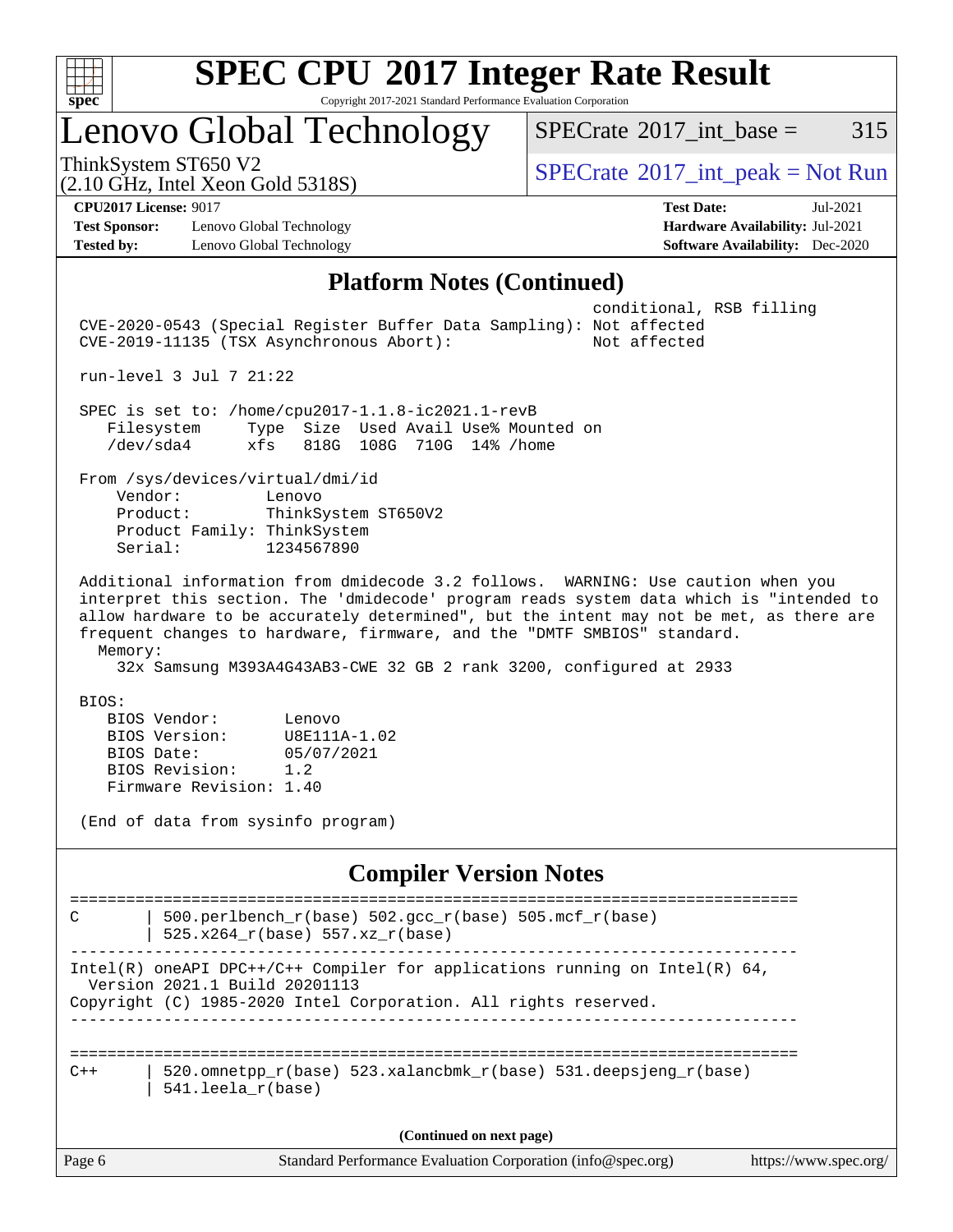

#### **[SPEC CPU](http://www.spec.org/auto/cpu2017/Docs/result-fields.html#SPECCPU2017IntegerRateResult)[2017 Integer Rate Result](http://www.spec.org/auto/cpu2017/Docs/result-fields.html#SPECCPU2017IntegerRateResult)** Copyright 2017-2021 Standard Performance Evaluation Corporation

### Lenovo Global Technology

 $SPECTate$ <sup>®</sup>[2017\\_int\\_base =](http://www.spec.org/auto/cpu2017/Docs/result-fields.html#SPECrate2017intbase) 315

(2.10 GHz, Intel Xeon Gold 5318S)

ThinkSystem ST650 V2<br>  $\begin{array}{c}\n\text{SPECrate} \textcirc 2017\_int\_peak = Not Run \\
\text{SPECrate} \textcirc 2017\_int\_peak = Not Run\n\end{array}$  $\begin{array}{c}\n\text{SPECrate} \textcirc 2017\_int\_peak = Not Run \\
\text{SPECrate} \textcirc 2017\_int\_peak = Not Run\n\end{array}$  $\begin{array}{c}\n\text{SPECrate} \textcirc 2017\_int\_peak = Not Run \\
\text{SPECrate} \textcirc 2017\_int\_peak = Not Run\n\end{array}$ 

**[Test Sponsor:](http://www.spec.org/auto/cpu2017/Docs/result-fields.html#TestSponsor)** Lenovo Global Technology **[Hardware Availability:](http://www.spec.org/auto/cpu2017/Docs/result-fields.html#HardwareAvailability)** Jul-2021 **[Tested by:](http://www.spec.org/auto/cpu2017/Docs/result-fields.html#Testedby)** Lenovo Global Technology **[Software Availability:](http://www.spec.org/auto/cpu2017/Docs/result-fields.html#SoftwareAvailability)** Dec-2020

**[CPU2017 License:](http://www.spec.org/auto/cpu2017/Docs/result-fields.html#CPU2017License)** 9017 **[Test Date:](http://www.spec.org/auto/cpu2017/Docs/result-fields.html#TestDate)** Jul-2021

### **[Compiler Version Notes \(Continued\)](http://www.spec.org/auto/cpu2017/Docs/result-fields.html#CompilerVersionNotes)**

| Intel(R) oneAPI DPC++/C++ Compiler for applications running on Intel(R) $64$ ,<br>Version 2021.1 Build 20201113<br>Copyright (C) 1985-2020 Intel Corporation. All rights reserved.                  |
|-----------------------------------------------------------------------------------------------------------------------------------------------------------------------------------------------------|
|                                                                                                                                                                                                     |
| Fortran   548.exchange2 $r(base)$                                                                                                                                                                   |
| Intel(R) Fortran Intel(R) $64$ Compiler Classic for applications running on<br>Intel(R) 64, Version 2021.1 Build 20201112_000000<br>Copyright (C) 1985-2020 Intel Corporation. All rights reserved. |
|                                                                                                                                                                                                     |

### **[Base Compiler Invocation](http://www.spec.org/auto/cpu2017/Docs/result-fields.html#BaseCompilerInvocation)**

[C benchmarks](http://www.spec.org/auto/cpu2017/Docs/result-fields.html#Cbenchmarks): [icx](http://www.spec.org/cpu2017/results/res2021q3/cpu2017-20210720-28391.flags.html#user_CCbase_intel_icx_fe2d28d19ae2a5db7c42fe0f2a2aed77cb715edd4aeb23434404a8be6683fe239869bb6ca8154ca98265c2e3b9226a719a0efe2953a4a7018c379b7010ccf087)

[C++ benchmarks:](http://www.spec.org/auto/cpu2017/Docs/result-fields.html#CXXbenchmarks) [icpx](http://www.spec.org/cpu2017/results/res2021q3/cpu2017-20210720-28391.flags.html#user_CXXbase_intel_icpx_1e918ed14c436bf4b9b7c8bcdd51d4539fc71b3df010bd1e9f8732d9c34c2b2914e48204a846820f3c0ebb4095dea797a5c30b458ac0b6dffac65d78f781f5ca)

[Fortran benchmarks](http://www.spec.org/auto/cpu2017/Docs/result-fields.html#Fortranbenchmarks): [ifort](http://www.spec.org/cpu2017/results/res2021q3/cpu2017-20210720-28391.flags.html#user_FCbase_intel_ifort_8111460550e3ca792625aed983ce982f94888b8b503583aa7ba2b8303487b4d8a21a13e7191a45c5fd58ff318f48f9492884d4413fa793fd88dd292cad7027ca)

### **[Base Portability Flags](http://www.spec.org/auto/cpu2017/Docs/result-fields.html#BasePortabilityFlags)**

 500.perlbench\_r: [-DSPEC\\_LP64](http://www.spec.org/cpu2017/results/res2021q3/cpu2017-20210720-28391.flags.html#b500.perlbench_r_basePORTABILITY_DSPEC_LP64) [-DSPEC\\_LINUX\\_X64](http://www.spec.org/cpu2017/results/res2021q3/cpu2017-20210720-28391.flags.html#b500.perlbench_r_baseCPORTABILITY_DSPEC_LINUX_X64) 502.gcc\_r: [-DSPEC\\_LP64](http://www.spec.org/cpu2017/results/res2021q3/cpu2017-20210720-28391.flags.html#suite_basePORTABILITY502_gcc_r_DSPEC_LP64) 505.mcf\_r: [-DSPEC\\_LP64](http://www.spec.org/cpu2017/results/res2021q3/cpu2017-20210720-28391.flags.html#suite_basePORTABILITY505_mcf_r_DSPEC_LP64) 520.omnetpp\_r: [-DSPEC\\_LP64](http://www.spec.org/cpu2017/results/res2021q3/cpu2017-20210720-28391.flags.html#suite_basePORTABILITY520_omnetpp_r_DSPEC_LP64) 523.xalancbmk\_r: [-DSPEC\\_LP64](http://www.spec.org/cpu2017/results/res2021q3/cpu2017-20210720-28391.flags.html#suite_basePORTABILITY523_xalancbmk_r_DSPEC_LP64) [-DSPEC\\_LINUX](http://www.spec.org/cpu2017/results/res2021q3/cpu2017-20210720-28391.flags.html#b523.xalancbmk_r_baseCXXPORTABILITY_DSPEC_LINUX) 525.x264\_r: [-DSPEC\\_LP64](http://www.spec.org/cpu2017/results/res2021q3/cpu2017-20210720-28391.flags.html#suite_basePORTABILITY525_x264_r_DSPEC_LP64) 531.deepsjeng\_r: [-DSPEC\\_LP64](http://www.spec.org/cpu2017/results/res2021q3/cpu2017-20210720-28391.flags.html#suite_basePORTABILITY531_deepsjeng_r_DSPEC_LP64) 541.leela\_r: [-DSPEC\\_LP64](http://www.spec.org/cpu2017/results/res2021q3/cpu2017-20210720-28391.flags.html#suite_basePORTABILITY541_leela_r_DSPEC_LP64) 548.exchange2\_r: [-DSPEC\\_LP64](http://www.spec.org/cpu2017/results/res2021q3/cpu2017-20210720-28391.flags.html#suite_basePORTABILITY548_exchange2_r_DSPEC_LP64) 557.xz\_r: [-DSPEC\\_LP64](http://www.spec.org/cpu2017/results/res2021q3/cpu2017-20210720-28391.flags.html#suite_basePORTABILITY557_xz_r_DSPEC_LP64)